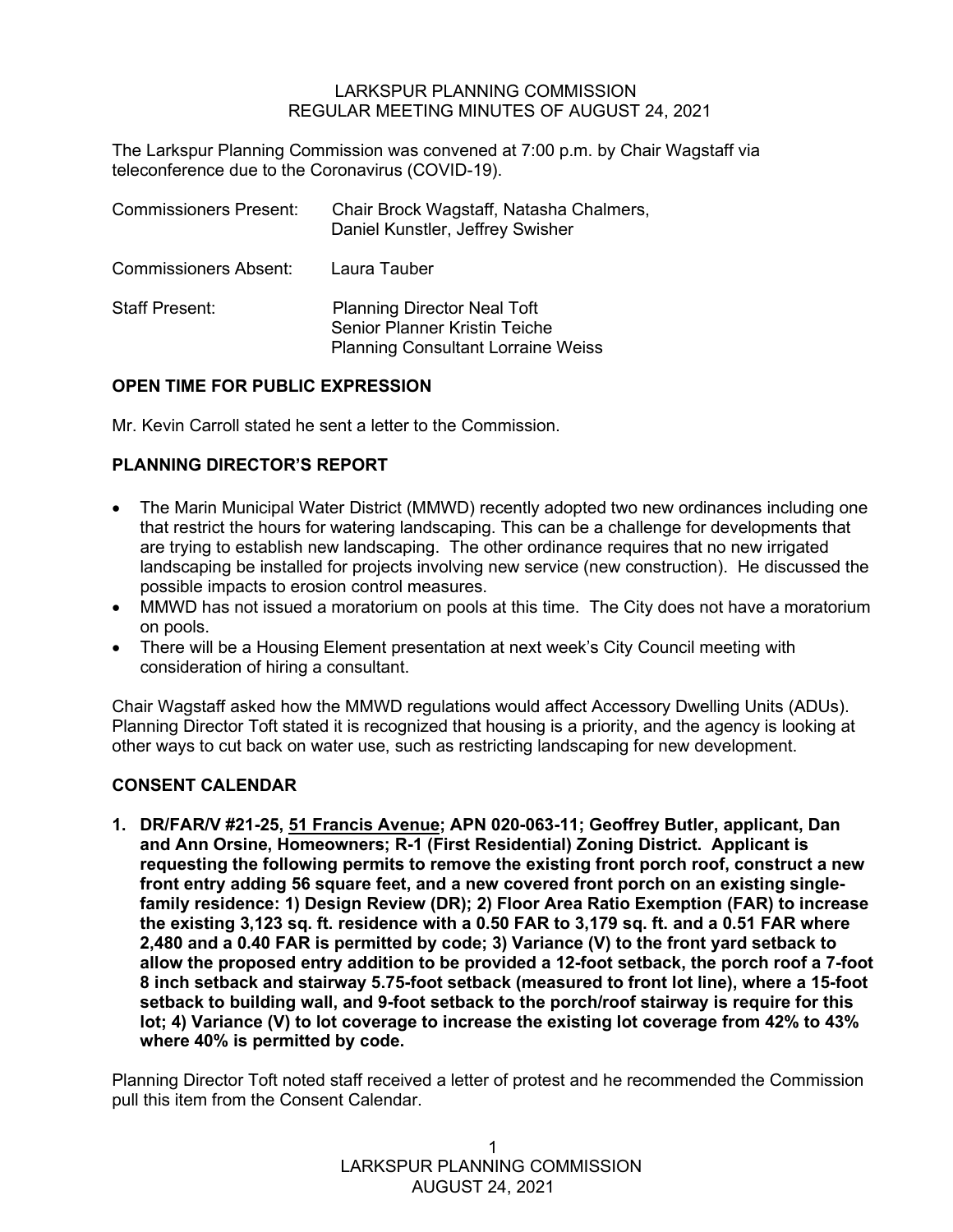M/s, Kunstler/Chalmers, motioned and the Commission voted 4-0-1 (Tauber absent) to remove DR/FAR/V #21-25, 51 Francis Avenue, from the Consent Calendar for discussion.

Senior Planner Teiche noted there were letters in support and one letter in opposition.

Chair Wagstaff opened the Public Hearing.

There were no comments.

Commissioner Kunstler provided the following comments:

- The items listed in the objection letter were adequately addressed.
- He could make the findings for approval.

Commissioner Chalmers provided the following comments:

- The front porch design is attractive.
- She can make the findings.

Commissioner Swisher provided the following comments:

- This is an attractive addition.
- He supported the project.

Chair Wagstaff provided the following comments:

- The project will be a nice addition to the house and the neighborhood.
- He could approve the project.

M/s, Kunstler/Swisher, motioned and the Commission voted 4-0-1 (Tauber absent) to approve DR/FAR/V #21-25, 51 Francis Avenue subject to the findings and conditions set forth in the staff report.

Chair Wagstaff stated there was a 10-day appeal period.

## **PUBLIC HEARING ITEMS**

**2. DR/FAR/V #21-03; 30 Diane Lane (APN: 021-204-04); Pacific Design Group, Applicants, Peter and Vanessa Costa, Home0wners; R-1 (First Residential) Zoning District. Applicants are requesting the following permits to demolish an existing 1,669, sq. ft. single-story residence and construct new 2,260 sq. ft. two-story single-family residence with an attached single car garage: 1) Design Review (DR); 2) Floor Area Ratio Exception (FAR) to construct a new single-family residence totaling 2,260 sq. ft. and a 0.50 FAR where 1,826 sq. ft. and a 0.40 FAR is permitted by code; 3) Variance (V) to the on-site parking required for a new residence to provide three spaces (one in the garage and two in the driveway) where four on-site spaces are required by code.**

Chair Wagstaff stated he would need to recuse himself from this item.

Senior Planner Teiche presented the staff report.

Acting Chair Kunstler opened the Public Hearing.

Mr. Ed Blankenship, architect, made the following comments:

• The first concept was based on trying to save some of the existing foundation system in the back of the home. This forced the house to be situated on the property in an improper manner and require too many variances.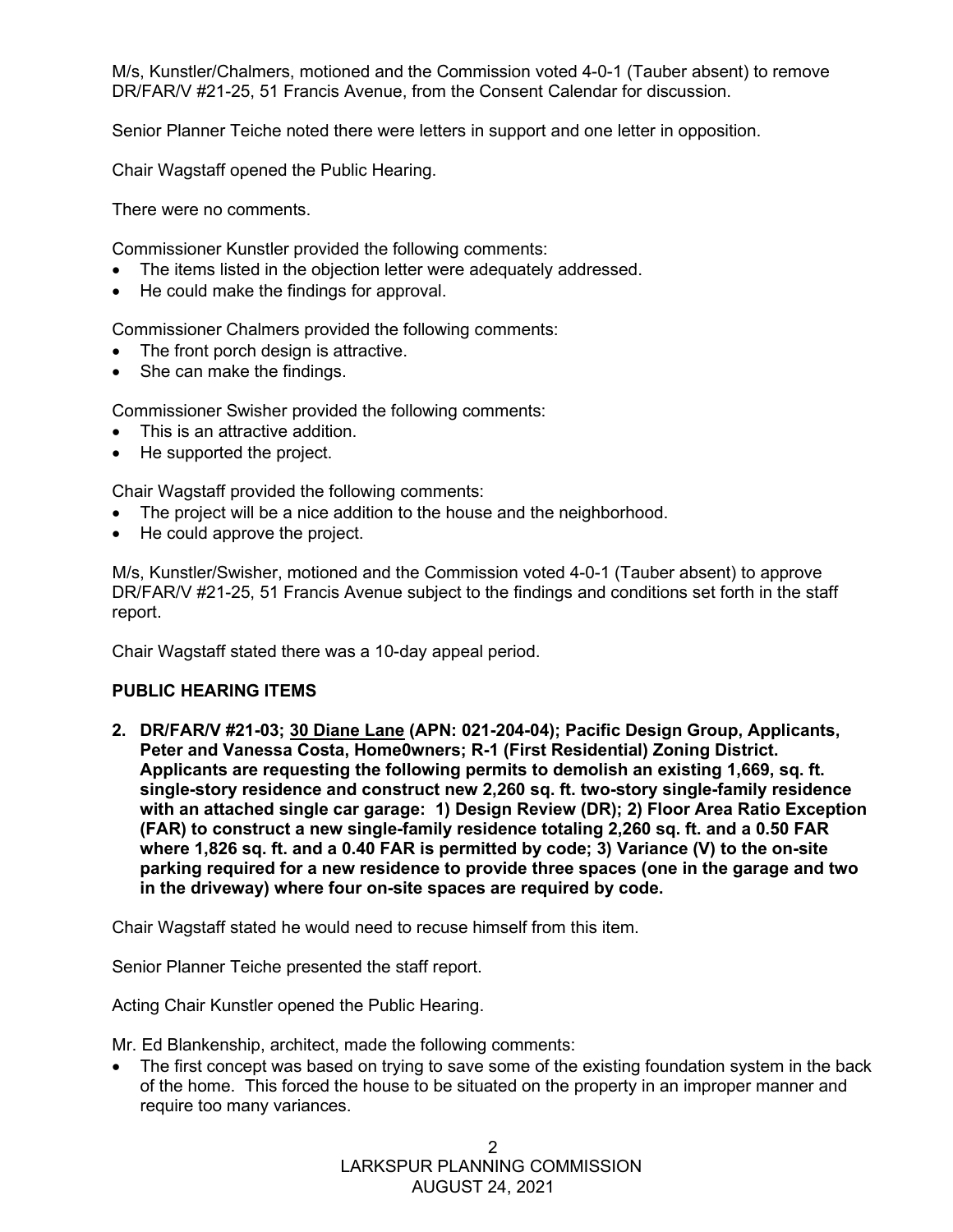- They came up with a better concept- remove the entire house foundation and relocate it.
- The property is an interesting trapezoidal form. It has a wide street frontage and pinches back to the rear.
- They are using the same automobile circulation on the site with a two-car parking area to the far right. The garage is in the front.
- The living room, kitchen, and dining room are located to the rear of the house.
- They created a nice entry porch and a community sitting area.
- All the bedrooms are 10' X 10'.
- There is a small covered deck in the back that allows some extension of the family space.
- The stairs have been shifted to the left side allowing some additional width in the living room.
- The upper level has two bedrooms, with a bathroom in between, a laundry space, and the primary bedroom and bathroom.
- The window locations in the upper level are to the north and south.
- The only volume space that is not hipped is in the master bedroom which has a gable.
- They are going with darker colors, including the roof, with white trim on all sides.
- The garage would be white to match the windows.
- The north elevation has two windows on either side of the chimney and they propose to cut them in half and raise the bottoms sills (to 5'6") to avoid any privacy issues.

Acting Chair Kunstler referred to the small window on the front left of the house and asked if they considered a larger window in front of the stairwell. Mr. Blankenship stated they planned a smaller window to avoid privacy issues.

Acting Chair Kunstler closed the Public Hearing.

Commissioner Swisher provided the following comments:

- This house is similar to the other attractive remodels in Heather Gardens.
- This is a nice design in character with the neighborhood.
- He agreed with Acting Chair Kunstler and supported a bigger window at the front left of the house. It would look nicer.
- He likes the porches and the floor plan.
- He can make the findings.

Commissioner Chalmers provided the following comments:

- This is an attractive, modern design.
- She struggled a bit with respect to the FAR Exception. The design will not look overbuilt.
- She could approve the Parking Variance.
- She could make the findings to support the project.

Acting Chair Kunstler provided the following comments:

- It is difficult to build a two-story home in a neighborhood that is dominated by single-story homes.
- He could support the project and make the findings.

M/s, Chalmers/Swisher, motioned and the Commission voted 3-0-2 (Tauber absent, Chair Wagstaff recused) to approve DR/FAR/V #21-03, 30 Diane Lane, subject to the findings and conditions set forth in the staff report.

Acting Chair Kunstler stated there is a 10-day appeal period.

Chair Wagstaff returned to the meeting.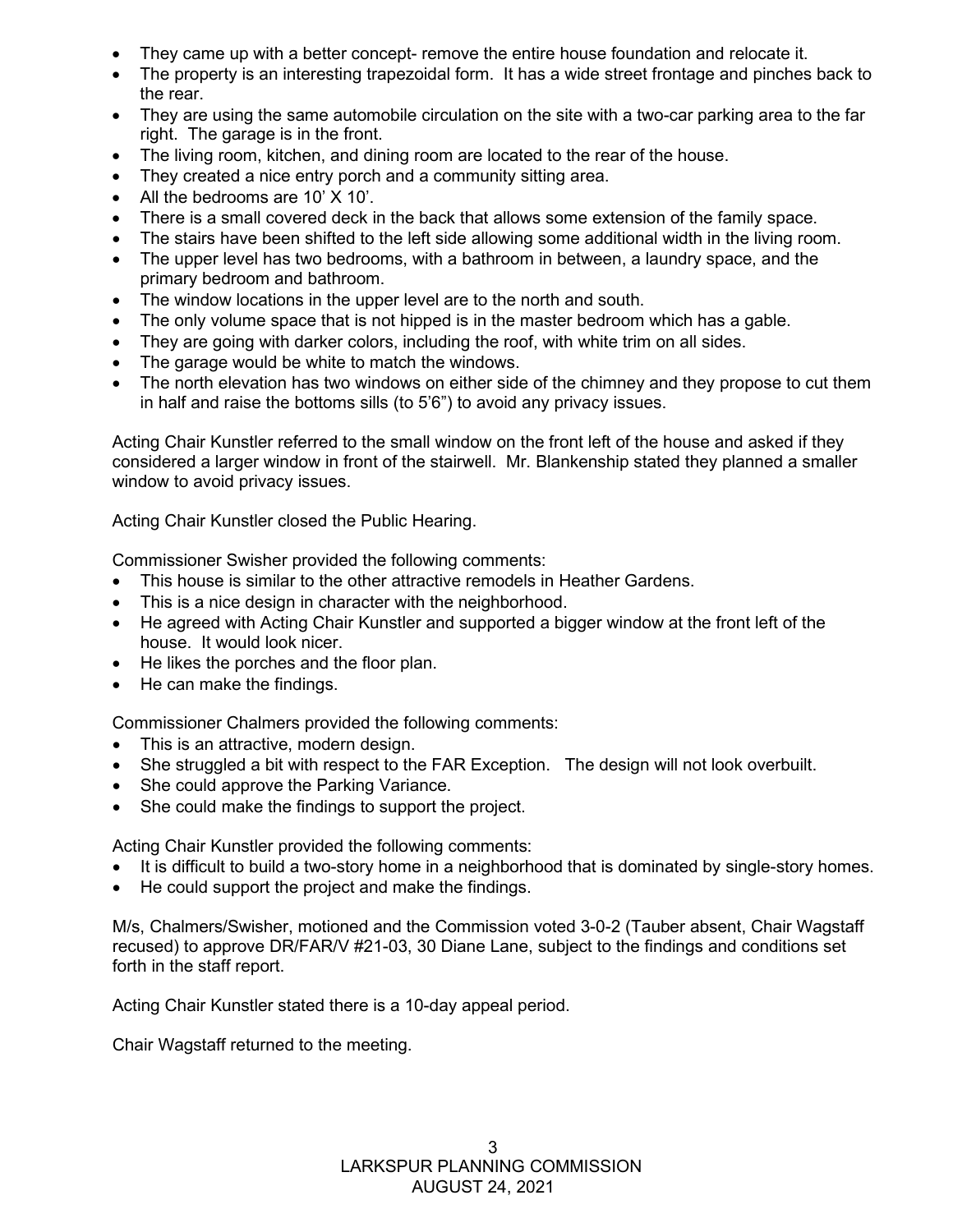**3. DR/SUP #21-04; 66 Ardmore Road (APN: 021-121-27); Marco Perella, Marco Design Group, Applicant; Eric and Ali Witte, Homeowners; R-1 (First Residential) Zoning District. Applicants are requesting the following permits to allow removal of three existing retaining walls, deck and stairs, centrally located on the parcel, and construct of a new swimming pool (partially in grade and partially above grade) with surrounding deck, a new 2-foot 8-inch retaining wall, and various landscape improvements, on an existing 16,952 square foot parcel: 1) Design Review (DR); 2) Slope Use Permit (SUP) to allow grading totaling 123 cubic yards (123 cubic yards of cut) on a parcel with an average slope of 37%.**

Commissioner Swisher stated he would need to recuse himself from this item.

Planning Consultant Weiss presented the staff report and noted staff received late mail.

Chair Wagstaff opened the Public Hearing.

Mr. Eric Witte, owner, made the following comments:

- This is a large lot that could be used better in terms of indoor/outdoor living.
- The project is consistent with the neighborhood.
- They understand the neighbor's concerns and want to be respectful.
- The impact from this relatively short-term project will be minimal.

Ms. Erin Langs, Marina Vista, made the following comments:

- She reviewed the plans and is not opposed to a pool.
- She is concerned that Marin County residents have to limit their amount of watering but the application is for a new swimming pool.
- She is concerned about the mixed messages and inconsistencies.
- She is concerned about fire danger during the construction of this project and being able to get out of the neighborhood.

Chair Wagstaff closed the Public Hearing.

Commissioner Chalmers provided the following comments:

- There is a Construction Management Plan included in the Conditions of Approval that would address Ms. Langs' concerns.
- The issue of unstable fill has been addressed by the Town Engineer and the consulting engineer.
- The issue about the drought and what is allowed in terms of the use of water is interesting. This is a one-time thing and having a body of water could protect the area.
- She has no objection to the design.
- The Slope Use Permit is somewhat limited.
- She could make the findings for Design Review and the Slope Use Permit.

Commissioner Kunstler provided the following comments:

- He has no problem with this application.
- The Commissioner does not have the authority to regulate water consumption. These rules are set by the Marin Municipal Water District (MMWD).
- He can make the findings to approve the project.

Chair Wagstaff provided the following comments:

- He can make the findings to approve the project.
- The question about water is significant but it is not in the Commission's purview.
- Construction trucks should not block the road.

LARKSPUR PLANNING COMMISSION

AUGUST 24, 2021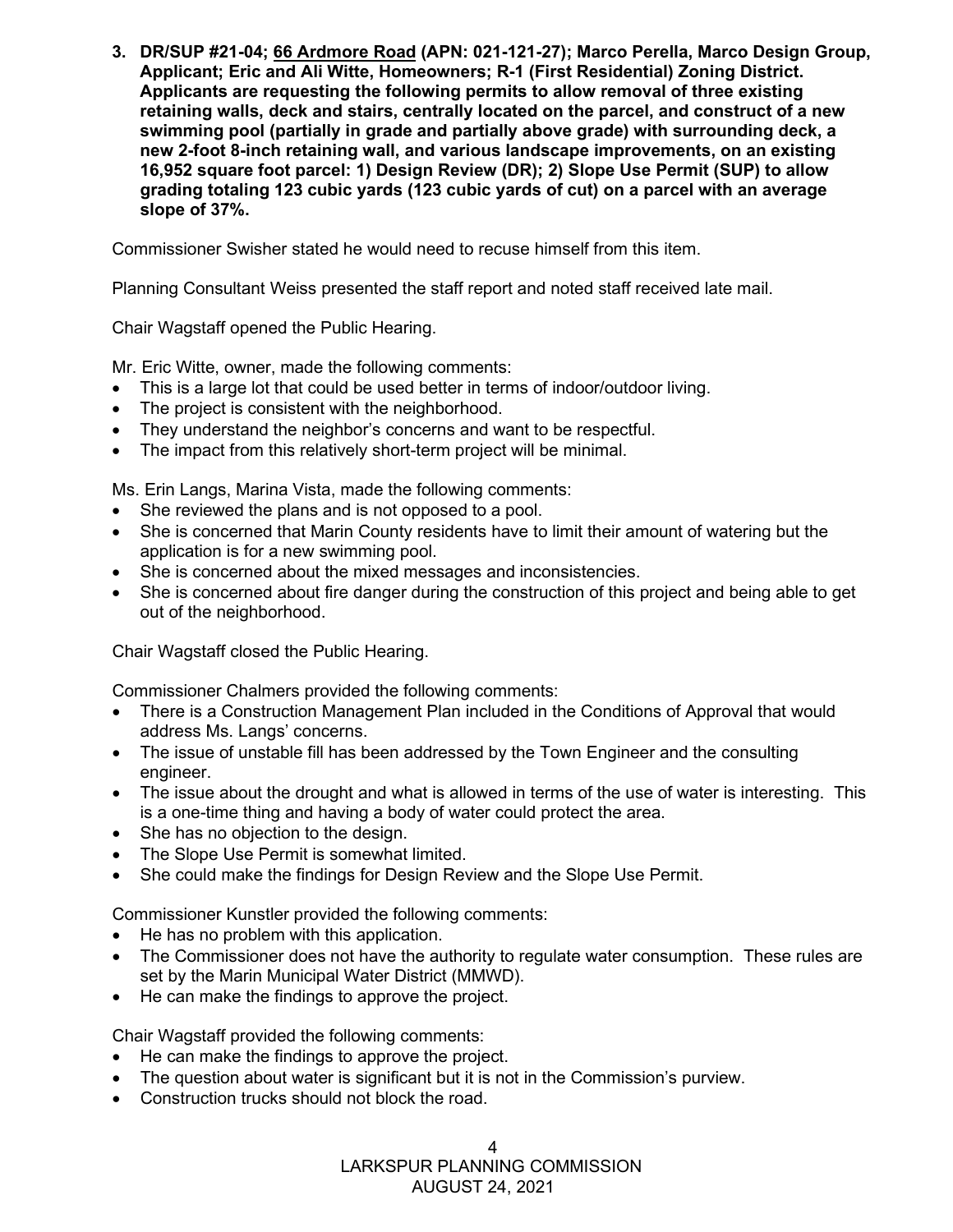M/s, Kunstler/Chalmers, motioned and the Commission voted 3-0-2 (Tauber absent, Swisher recused) to approve DR/SUP #21-04, 66 Ardmore Road, subject to the findings and conditions set forth in the staff report.

Chair Wagstaff stated there is a 10-day appeal period.

#### **BUSINESS ITEMS**

#### **1. Planning Commission to review Operating Procedures for on-line public hearings regarding time-limits for speakers and video access by speakers**

Planning Director Toft presented a staff report. He discussed the idea of the Commission Chair encouraging speakers to be concise and to the point when giving testimony. The City Council limits presentations to no more than ten minutes and speakers to three minutes. Accommodations can be made for more complex projects. He asked if the Commission would like these protocols included on the agenda. He noted there is also a desire by some speakers for video access.

Commissioner Kunstler stated he would leave the decision about whether to enforce the threeminute rule up to the Chair.

Commissioner Swisher stated the Gettysburg Address was 275 words and lasted two minutes- it can be done! A three-minute rule is reasonable.

Chair Wagstaff stated it is rare that a presenter rambles on and it is sometimes difficult to know when to cut someone off. He does not want to look at a stopwatch, but speakers should be made aware of the time limits. The notice should be on the agenda.

Commissioner Kunstler stated the guidelines should have some teeth so the Chair could invoke it without anyone objecting.

Commissioner Chalmers stated they need to distinguish between a ten-minute presentation vs. the three minutes public participation.

Chair Wagstaff opened the meeting to public comments.

Mr. Kevin Carroll asked if staff or the Commission watches other meetings to see how they are run.

Chair Wagstaff closed the meeting to public comments.

There was a consensus of the Commission to add this information to the agenda.

Planning Director Toft stated the notice would be similar to what is on the City Council agenda. He will bring it back to the Commission at the next meeting for review.

Planning Director Toft stated speakers typically are not on video, it can be a bit challenging managing the meeting. However, staff is getting better at it and tried it tonight.

Commissioner Chalmers stated it worked well. She asked Senior Planner Teiche if it was straightforward. Senior Planner Teiche stated "yes, somewhat". The City Clerk can assist if needed.

Chair Wagstaff stated he would prefer to see people.